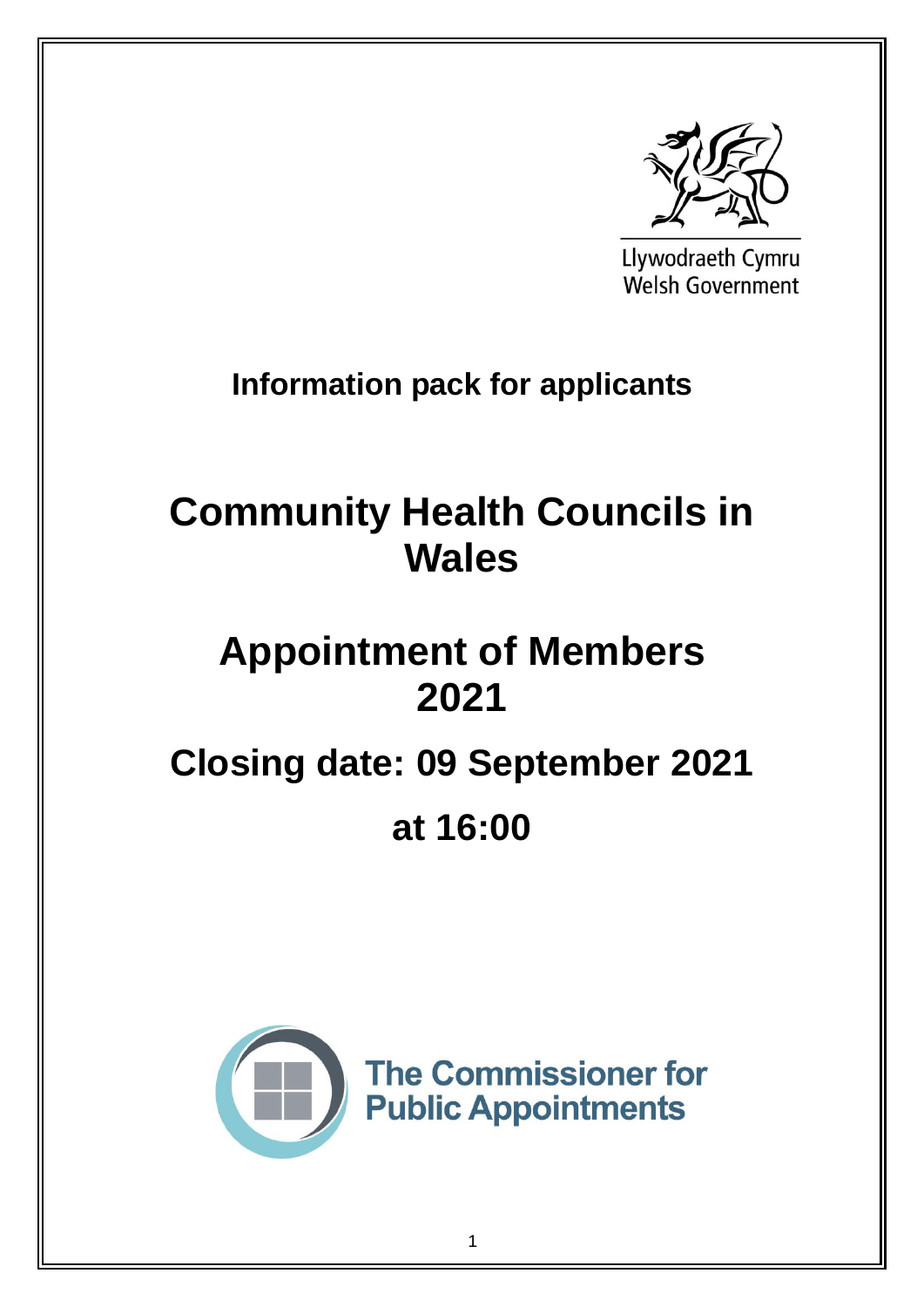**Contents**

**Making an Application**

**Annex A: The role of the Community Health Council Member** 

**Annex B: The role and responsibilities of Community Health Councils**

**Annex C: The selection process**

**Annex D/E: Community Health Council areas and their local committees**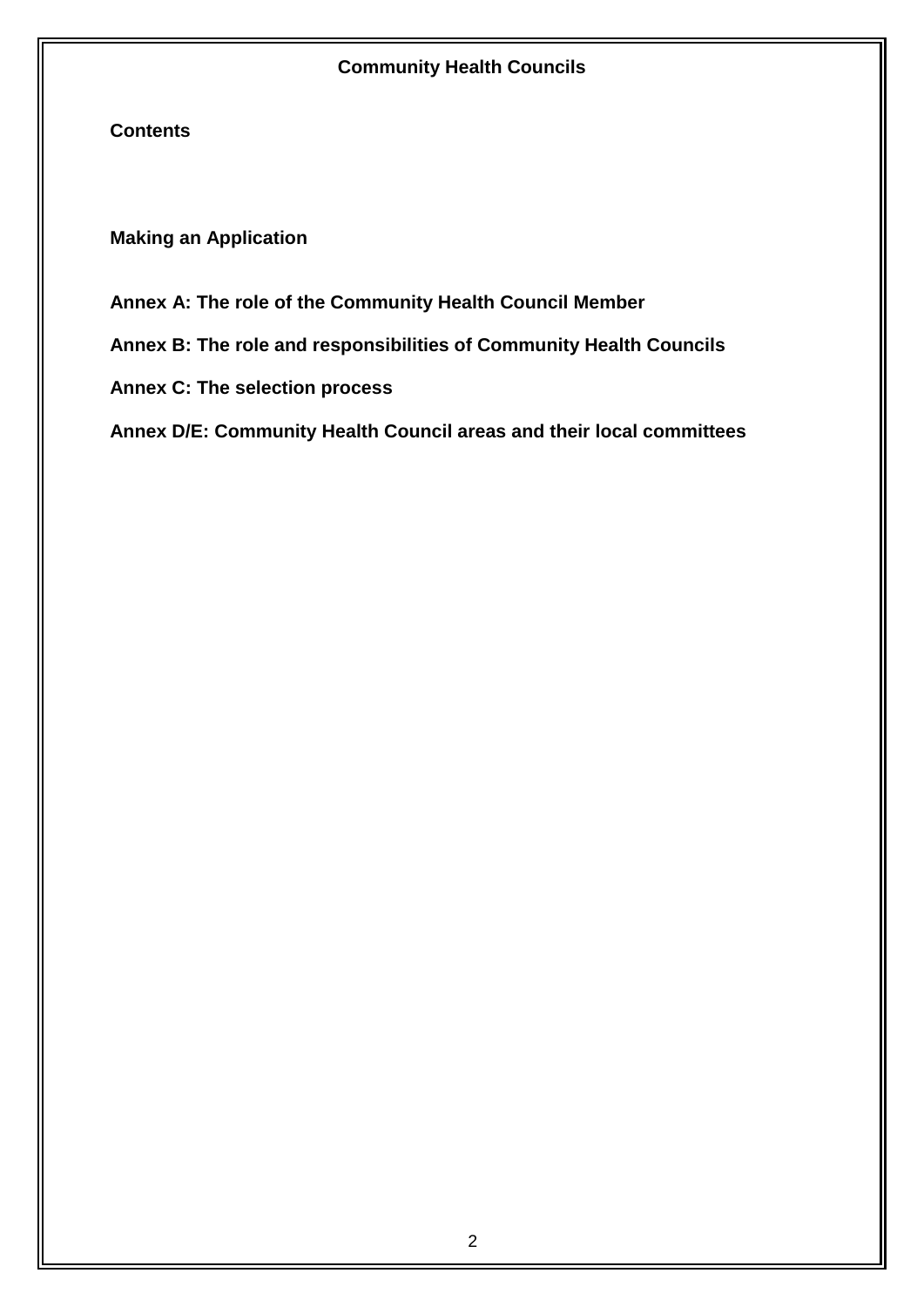# **Making an application**

Thank you for your interest in becoming a member of your local Community Health Council (CHC). CHC members represent the views of the public in relation to the health service in their area and influence and improve the way NHS services are planned and provided in Wales. The attached Annexes provide details on the role of the member and the person specification, the role and responsibilities of the CHCs and the selection process.

To make an application please visit the Welsh Government public appointment website here [https://cymru-wales.tal.net/vx/lang-en-GB/mobile-0/appcentre-3/brand-](https://cymru-wales.tal.net/vx/lang-en-GB/mobile-0/appcentre-3/brand-2/candidate/jobboard/vacancy/7/adv/)[2/candidate/jobboard/vacancy/7/adv/.](https://cymru-wales.tal.net/vx/lang-en-GB/mobile-0/appcentre-3/brand-2/candidate/jobboard/vacancy/7/adv/)

To apply for this role, click on the Community Health Council vacancy and click on 'Apply' at the bottom left hand corner. The first time you apply for a post, you will need to complete a registration form for the Welsh Government's online application system. You will only need to register once, and you will be able to keep yourself updated on the progress of your application, and any other applications you make, via your registered account.

Once you've registered, you'll be able to access the application form. To apply you will need to upload a personal statement to the 'Reasons for applying' section of the online application form.

#### **Personal Statement**

The personal statement is your opportunity to demonstrate how you meet each of the criteria set out in the person specification. How you choose to present the information is up to you. However, you should aim to provide detailed examples that demonstrate how your knowledge and experience matches each of the criteria, and which describe what your role was in achieving a specific result. It will also benefit the selection panel if you can be clear which evidence relates to which criteria. Providing separate paragraphs in relation to each criterion is common practice.

Please limit your personal statement to two pages. Your application may be rejected if you exceed this limit.

**Please note** we are seeking to appoint members to all CHC areas in Wales (see Annex D).

#### **Indicative timetable**

Closing date: 09 September 2021 Shortlisting: week commencing 20 09 2021 Interviews: week commencing 22 11 2021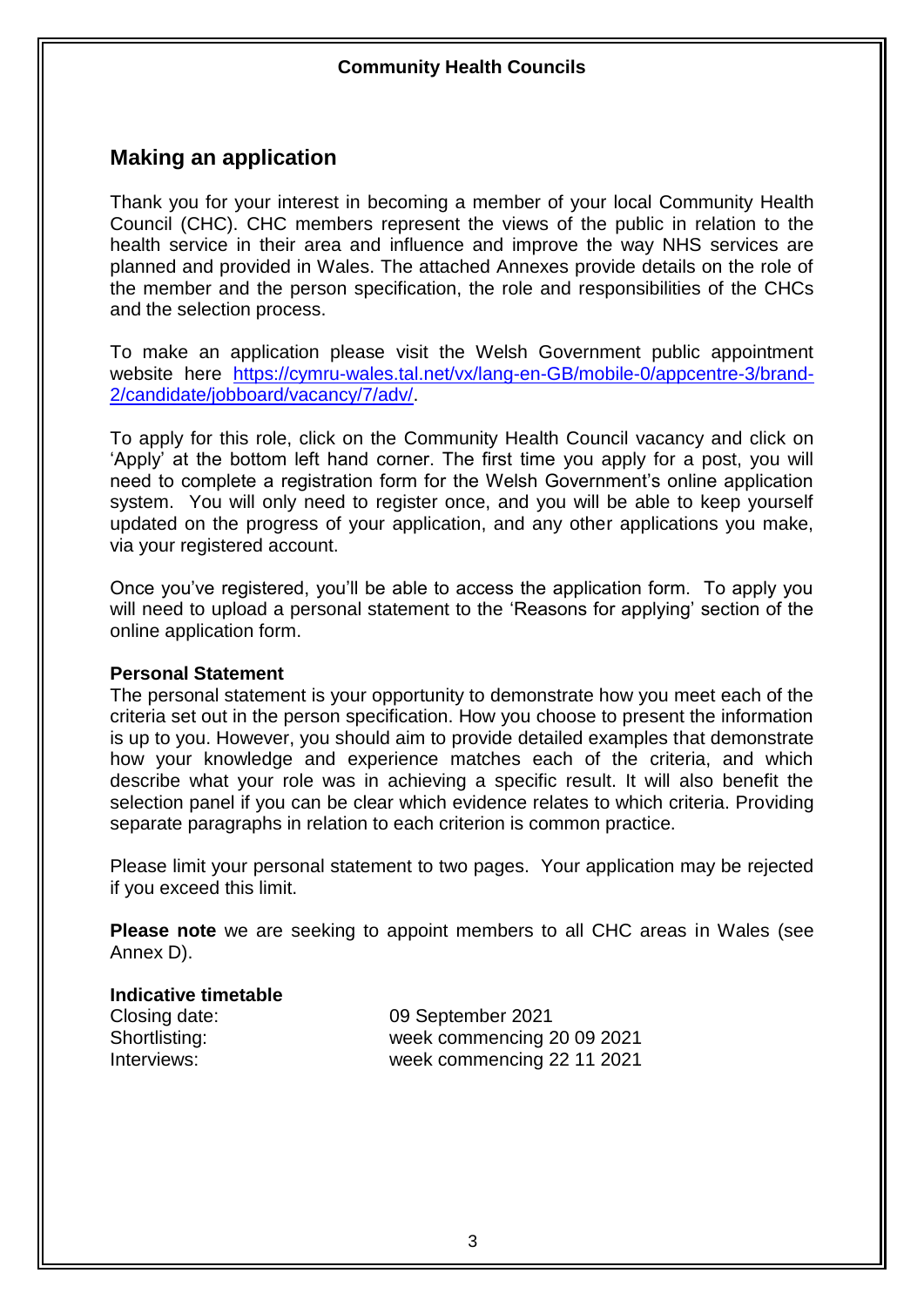#### **Citizen Voice Body**

As you may be aware, the Health and Social Care (Quality and Engagement) (Wales) Act 2020 contains provisions that, once brought into force, will replace the CHCs with a new Body: the Citizen Voice Body for Health and Social Care. It is anticipated that the new Body will become operational in April 2023. In keeping with the Welsh Ministers' aims to integrate health and social care, the new Body will be responsible for representing views of people across health **and** social care.

The new Citizen Voice Body will operate a volunteer scheme and there will be opportunities for CHC members to become volunteers for new Body, to ensure valuable experience is not lost and the new Body can benefit from continuity of support.

#### **Diversity Statement**

The Welsh Government believes that public bodies should have members who reflect Welsh society - people from all walks of life - to help them understand people's needs and make better decisions. This is why the Welsh Government is encouraging a wide and diverse range of individuals to apply for appointments to public bodies. We particularly welcome applications from underrepresented groups with lived experience, including disabled people, women, people under 30 years of age, lesbian, gay, bisexual, trans or intersex (LGBTI+) and black, Asian and minority ethnic people. (Minority Ethnic or Ethnic minority people are people who live in places where most of the other people are a different race. And usually in smaller numbers. It includes some Gypsy, Roma and Traveller people).

#### **Guaranteed Interview Scheme - Positive about Disability**

The Welsh Government operates a Positive about Disabled People scheme and welcome applications from people with disabilities. The scheme guarantees an interview to disabled people if they meet the minimum criteria for the post. The application form also enables you to detail any specific needs or equipment that you may need if invited to attend an interview.

#### **Contacts:**

For further information regarding the selection process, please contact [publicappointments@gov.wales.](mailto:publicappointments@gov.wales)

For further information regarding the role of the members please contact the Board of CHCs on :  $\mathbf{\hat{m}}$  02920 235558 or  $\boxtimes$  [enquiries@waleschc.org.uk](mailto:enquiries@waleschc.org.uk) or visit their website on [Cyngor Iechyd Cymuned/Community Health Council \(wales.nhs.uk\)](http://www.wales.nhs.uk/sitesplus/899/home)

If you need any further assistance in applying for this role, please contact [publicappointments@gov.wales.](mailto:publicappointments@gov.wales)

For further information about Public Appointments in Wales, please visit [www.gov.wales/publicappointments](http://www.gov.wales/publicappointments)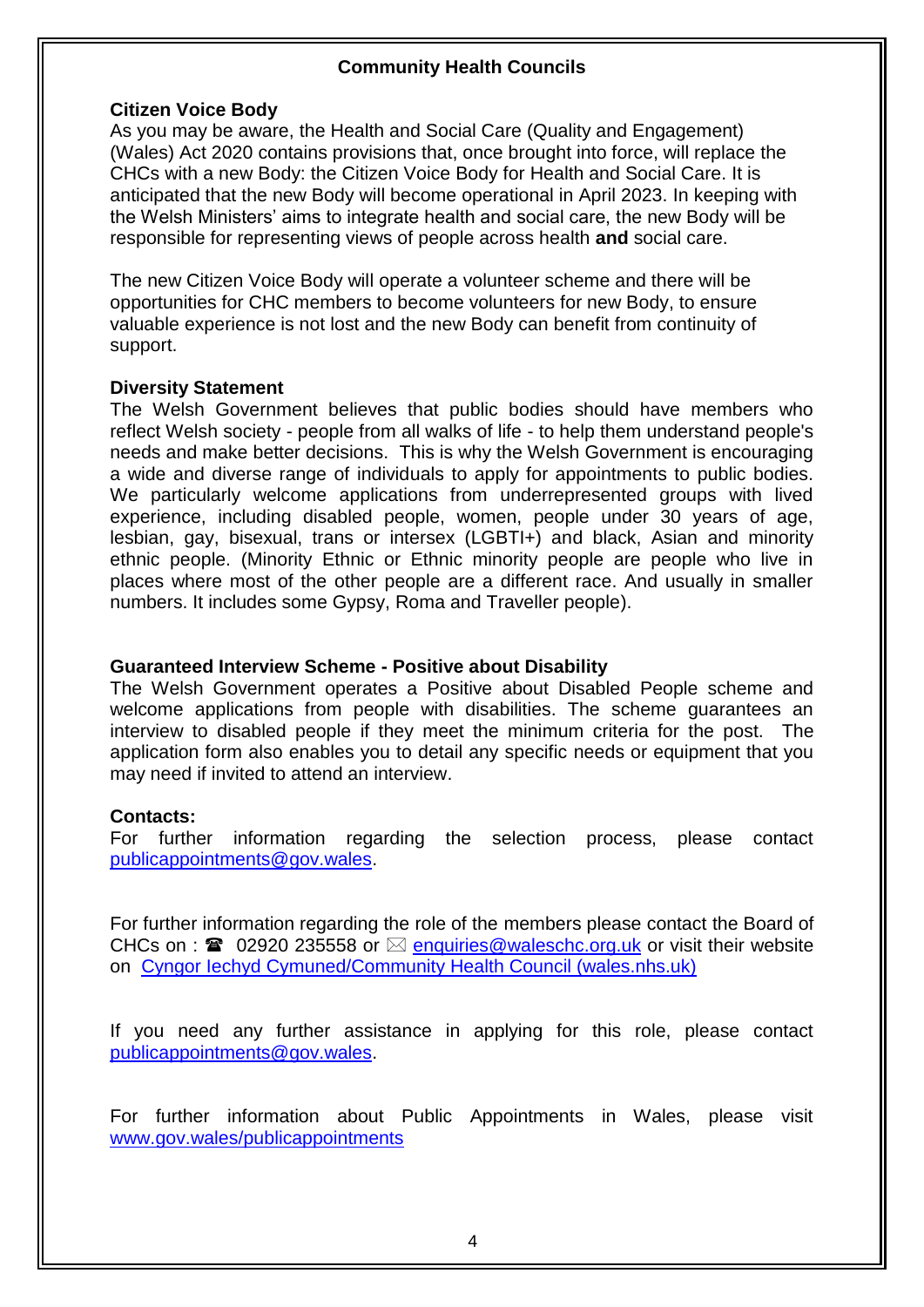**Annex A**

# **Appointment of a member of the Community Health Councils (CHCs) in Wales**

## **Role description and person specification**

#### **What do members do?**

- Talk to patients and the public and encourage them to share their views and experiences of NHS services
- Report the views and experiences of patients and the public in a clear and balanced way
- Represent the views of patients and the public in meetings with those who plan and deliver NHS services
- Look at local plans and proposals for service changes

## **Person Specification**

To be considered, you must be able to demonstrate that you have the qualities, skills and experience to meet all the essential criteria for appointment.

Members do not need to be experts in the work of the NHS. We are looking for individuals from all walks of life who have a genuine interest in helping their local community to improve the services provided by the NHS.

Candidates must demonstrate a clear understanding and commitment to:

- equality issues and challenging discriminatory practices; and
- Nolan's 'Seven Principles of Public Life'. A link is below:

<https://www.gov.uk/government/publications/the-7-principles-of-public-life>

CHC members will be expected to abide by a Code of Conduct for CHC members. The Code covers issues such as the values of CHCs, personal conduct, confidentiality and equal opportunities. A link is below to the CHC Members code of conduct: Dealing with alleged breaches during the coronavirus pandemic - April 2020:

[https://boardchc.nhs.wales/help-and-information/share-your-feedback-about-us/code](https://eur01.safelinks.protection.outlook.com/?url=https%3A%2F%2Fboardchc.nhs.wales%2Fhelp-and-information%2Fshare-your-feedback-about-us%2Fcode-of-conduct%2F&data=04%7C01%7CCaroline.Sparks%40gov.wales%7C5b1f6d99368f468157fa08d9362ca2c0%7Ca2cc36c592804ae78887d06dab89216b%7C0%7C0%7C637600387597340233%7CUnknown%7CTWFpbGZsb3d8eyJWIjoiMC4wLjAwMDAiLCJQIjoiV2luMzIiLCJBTiI6Ik1haWwiLCJXVCI6Mn0%3D%7C1000&sdata=VUJnybO32z5xNOBxHW2ajJ2PNyzF%2FifhlFJ7n4hvb%2FI%3D&reserved=0)[of-conduct/](https://eur01.safelinks.protection.outlook.com/?url=https%3A%2F%2Fboardchc.nhs.wales%2Fhelp-and-information%2Fshare-your-feedback-about-us%2Fcode-of-conduct%2F&data=04%7C01%7CCaroline.Sparks%40gov.wales%7C5b1f6d99368f468157fa08d9362ca2c0%7Ca2cc36c592804ae78887d06dab89216b%7C0%7C0%7C637600387597340233%7CUnknown%7CTWFpbGZsb3d8eyJWIjoiMC4wLjAwMDAiLCJQIjoiV2luMzIiLCJBTiI6Ik1haWwiLCJXVCI6Mn0%3D%7C1000&sdata=VUJnybO32z5xNOBxHW2ajJ2PNyzF%2FifhlFJ7n4hvb%2FI%3D&reserved=0)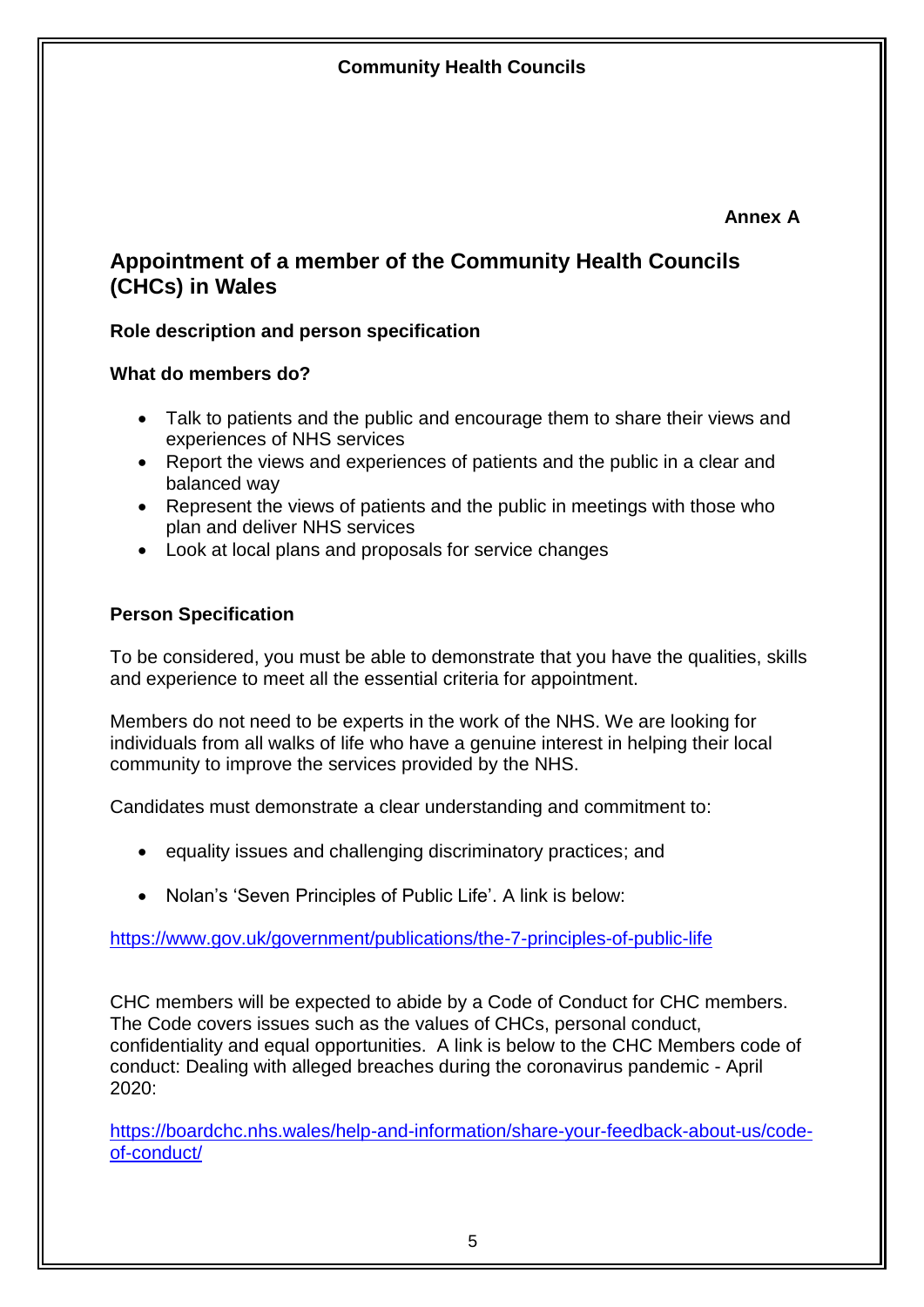## **Essential Criteria**

Members will need to demonstrate:

- a **genuine** interest in listening to others and have very strong **social skills**
- an ability to **represent** others in a **balanced** way
- an ability to relate to people of **different** backgrounds
- an ability to work **effectively** as part of a **team**

## **Welsh Language**

The ability to communicate through the medium of Welsh is **desirable but not essential for the posts.** However, all candidates will be expected to display an understanding of the bilingual nature of Wales, and the principles contained in the Welsh Government's Strategy for the language in Health and Social Services, *More Than Just Words*. This includes specifically:

- The importance of providing excellent bilingual services in the health sector;
- Not treating the Welsh language less favourably than English; and
- Promoting opportunities to use the Welsh language by means of the active offer principle.

#### **Key facts about the post**

| Location:         | There are 7 local Community Health Councils<br>across Wales. See Annex D for details                                                                                                                                                                                                                            |
|-------------------|-----------------------------------------------------------------------------------------------------------------------------------------------------------------------------------------------------------------------------------------------------------------------------------------------------------------|
| Time Commitment:  | $3 - 5$ days per month                                                                                                                                                                                                                                                                                          |
| Tenure of office: | Appointments will be for a term of between 1 and 4<br>years. However, appointments will come to an end<br>when CHCs are dissolved. There will be<br>opportunities for current CHC members to become<br>volunteers for the new Citizen Voice Body, which it<br>is anticipated will be established in April 2023. |
| Remuneration:     | CHC members are volunteers. Once appointed<br>members can claim for travel and other reasonable<br>expenses in accordance with the CHC's policies.                                                                                                                                                              |

On 1 June 2020, the [Health and Social Care \(Quality and Engagement\) \(Wales\) Act](https://www.legislation.gov.uk/asc/2020/1/contents/enacted) became law. One part of the Act replaces Community Health Councils with a new Citizen Voice Body that will represent the interests of people across health **and** social care. It is anticipated the Body will be established in April 2023 and its aims are to: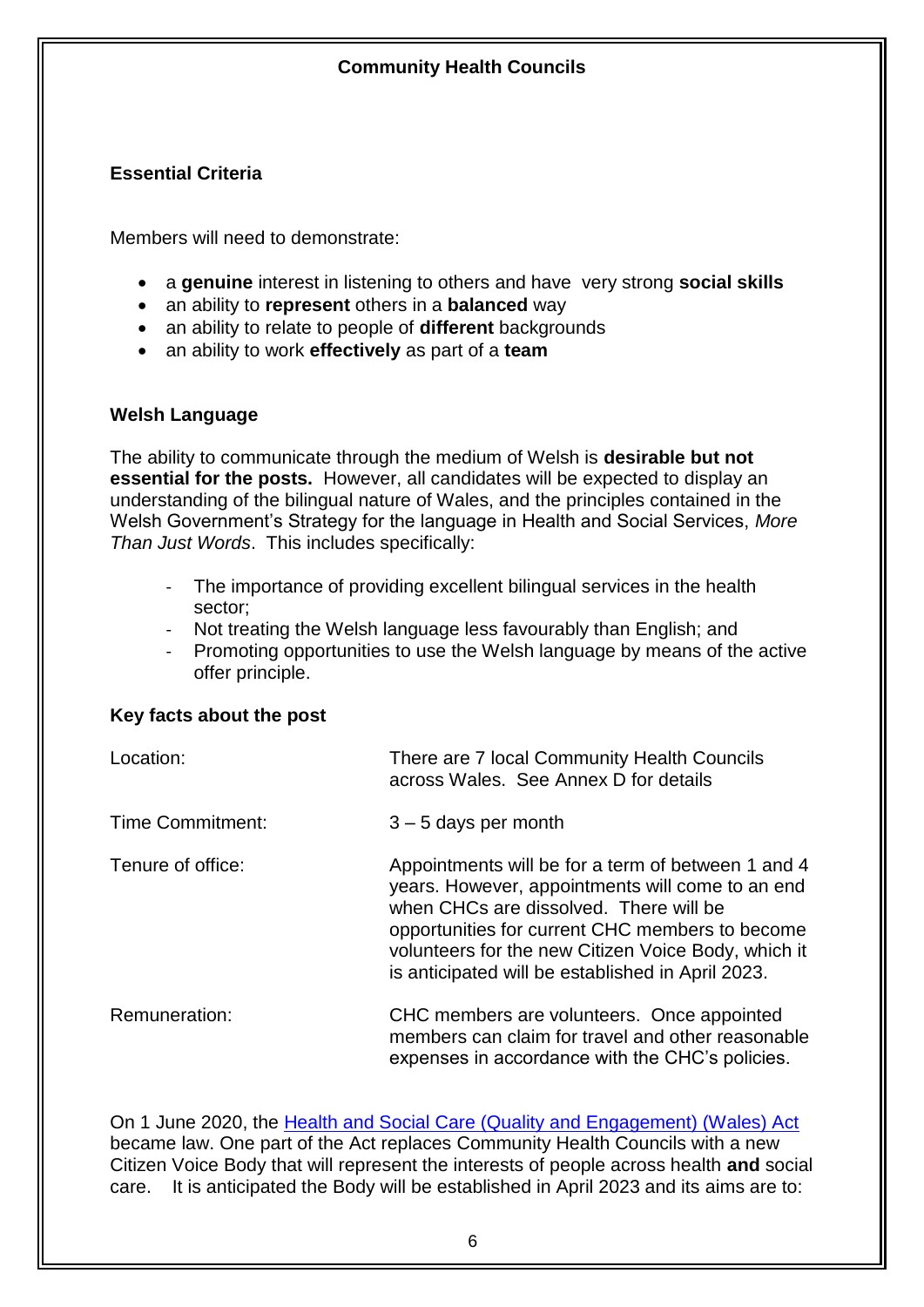- strengthen the citizen voice in Wales in matters related to both health and social services, ensuring that citizens have an effective mechanism for ensuring that their views are heard;
- ensure that individuals are supported with advice and assistance when making a complaint in relation to their care; and
- use the service user experience to drive forward improvement.

This new organisation will be established as a national body but it will be structured in such a way as to enable it to perform its functions at a national, regional and local level.

## **Eligibility**

Some people are not eligible to apply to be part of a CHC. These include:

- People who have been convicted of an offence in the past 5 years and served a prison sentence (suspended or not) of 3 months or more.
- Un-discharged bankrupts.
- People who have been dismissed from paid employment with the health service (apart from being made redundant) or have been terminated from a public appointment within the health service.
- Chairs, members, directors or employees of a health service body that makes decisions that affect persons resident in the same district as the CHC. However they can apply to become a CHC member in another CHC district.
- Members of another Community Health Council.
- General Medical Practitioners, General Dental Practitioners, Registered Pharmacists, Registered Optometrists or Registered Dispensing Opticians, Registered Nurses or Midwives who work in the same district as the CHC. However, they can apply to become a CHC member in another CHC district.
- Serving Members of the Senedd, the UK House of Commons and/or the European Parliament.
- In 2020, due to suspension of the public appointments process due to the COVID-19 pandemic, Welsh Ministers made Regulations which removed the maximum 8 years that a person could serve as a member of the CHC. There is currently no maximum time a person may serve as a CHC member, but permission needs to be sought from the Commissioner for Public Appointments before a person may serve more than two separate terms as a member. All CHC member appointments will come to an end when CHCs are dissolved, but, as set out above, CHC members will be given the opportunity to become volunteers with the new Citizen Voice Body that will take the place of CHCs.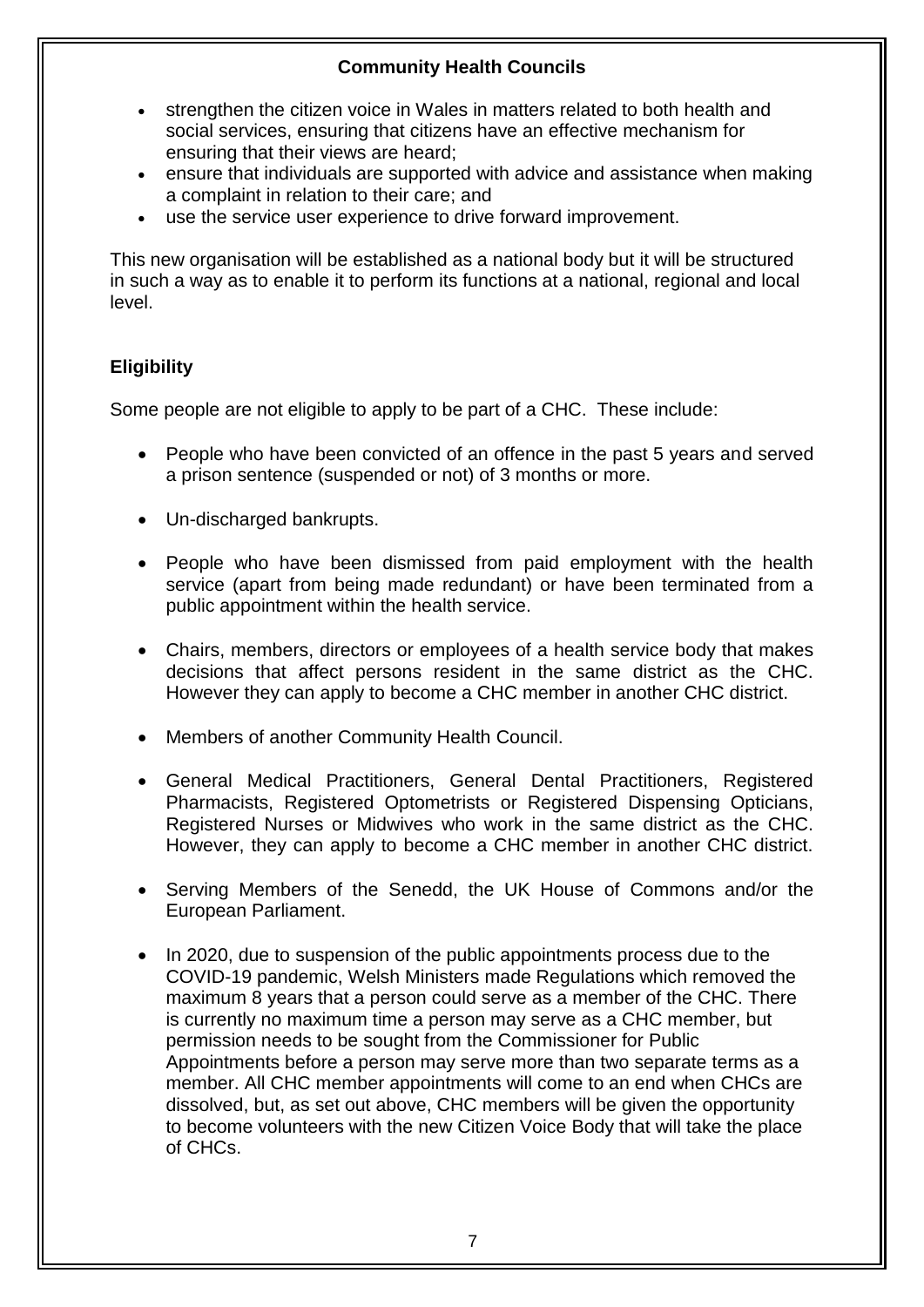- Applicants should be people who conduct themselves at all times in a manner, which will maintain public confidence. In particular, applicants are required to declare whether they are aware of anything in their private or professional life that would be an embarrassment to themselves or to the Welsh Government if it became known in the event of appointment.
- Successful candidates will be subject to a Disclosure and Barring Service (DBS) check (formerly knows as CRB check) on appointment. More information is available here on [DBS checks.](http://www.homeoffice.gov.uk/agencies-public-bodies/dbs) This could apply to anyone who may have contact with children or vulnerable adults as a result of their appointment. The appointee will not be confirmed in post until those checks/registration requirements are satisfied.

#### **Conflict of Interests**

You will be asked to declare any private interests, which may, or may be perceived to, conflict with the role and responsibilities as Member of Community Health Council, including any business interests and positions of authority outside of the role in Community Health Council.

Any conflicts of interest will be explored at interview. If appointed, you will also be required to declare these interests on a register, which is available to the public.

#### **Due Diligence**

Welsh Government Public Bodies Unit will undertake due diligence checks on all candidates successfully sifted to interview. This will include, but not necessarily be limited to social media and Internet searches. As a result, you may be asked questions at interview in relation to any due diligence findings.

#### **Standards in public life**

You will be expected to demonstrate high standards of corporate and personal conduct. All successful candidates will be asked to subscribe to the Code of Conduct for Board Members of Public Bodies, you can access this document at:

[https://assets.publishing.service.gov.uk/government/uploads/system/uploads/attachm](https://assets.publishing.service.gov.uk/government/uploads/system/uploads/attachment_data/file/809093/Code-of-Conduct-for-Board-Members-of-Public-Bodies-2019-WEB.PDF) [ent\\_data/file/809093/Code-of-Conduct-for-Board-Members-of-Public-Bodies-2019-](https://assets.publishing.service.gov.uk/government/uploads/system/uploads/attachment_data/file/809093/Code-of-Conduct-for-Board-Members-of-Public-Bodies-2019-WEB.PDF) [WEB.PDF.](https://assets.publishing.service.gov.uk/government/uploads/system/uploads/attachment_data/file/809093/Code-of-Conduct-for-Board-Members-of-Public-Bodies-2019-WEB.PDF)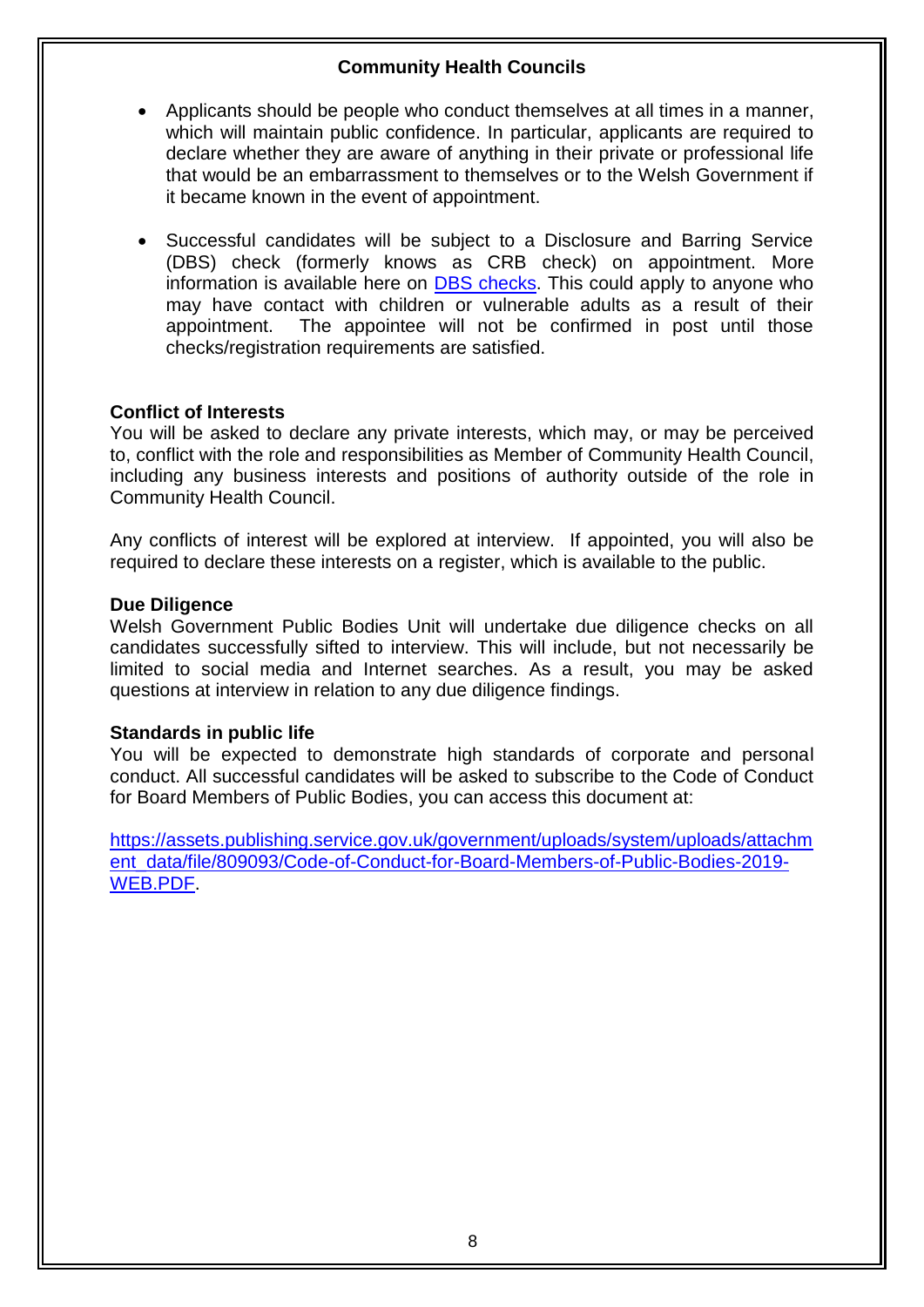# **The role and responsibilities of the Community Health Council**

#### **Background**

Community Health Councils (CHCs) are responsible for representing independently and without bias the interests of patients and the public in order to influence and improve the way National Health Services are planned and provided in Wales. CHC members are local volunteers who act as the eyes and ears of patients and the public, listening to people's views about the health service, assisting people who wish to raise a concern about the health service and working with the health service to improve the quality of patient care.

#### **Community Health Councils – organisational structure**

There are seven CHCs in Wales, each one covering a distinct geographical area of Wales. These geographical areas are aligned with the seven Local Health Boards which are responsible for designing and delivering NHS services in that area (see annexes D & E).

Each CHC is supported by a small team of paid staff, as well as local authority, third sector and volunteer members. The seven CHCs are overseen by the Board of Community Health Councils.

While CHCs represent the voice of patients in their local area, the Board of CHCs represents the voice of patients and the public at a national level. The Board of CHCs sets out the national standards CHCs must meet, provides advice, guidance and support and is also responsible for monitoring and managing their performance.

CHCs in Wales:

- continuously listen to what individuals and the community have to say about their NHS,
- act as the public voice by letting NHS leaders and managers know what people want and how things can be improved,
- foster good relations with local NHS services,
- consult the public directly on certain issues; and relay the public's views to the NHS, and
- assist, advise and support people who wish to raise a concern about NHS services.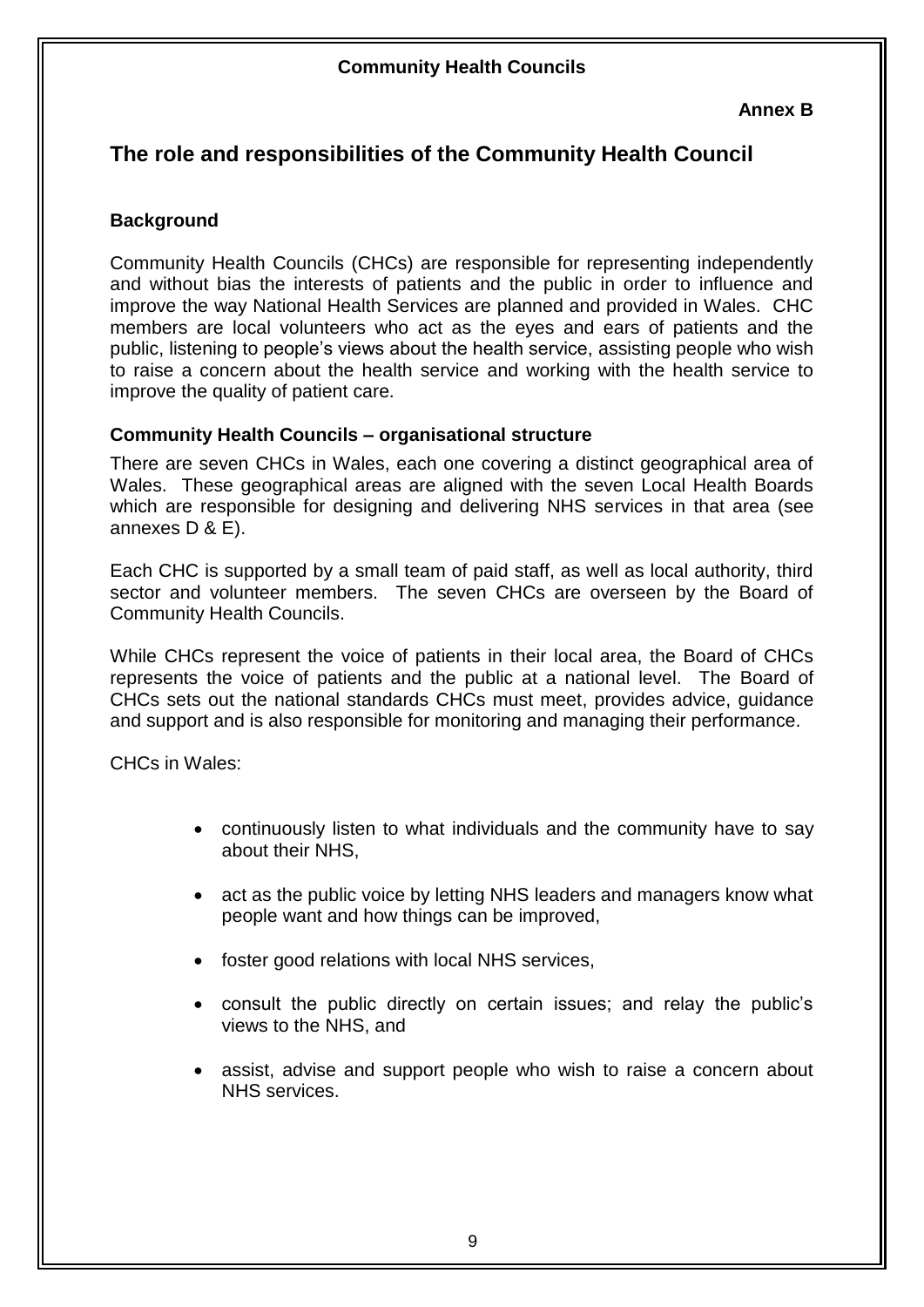#### **What do Community Health Council members do?**

Some of the activities of the CHC, for example supporting individuals to raise a concern are carried out by the staff of the CHC. The role of CHC members is to provide a viewpoint from the public's perspective. Members may be involved in the following activities:

- **visiting, and scrutinising** local health services, including:
	- o visits to GP surgeries, clinics and hospitals, listening to the views and experiences of patients, carers and staff,
	- o participating in committees and working groups set up to monitor and review NHS performance, and
	- o read and comment upon a wide range of NHS documents.
- **continuously engaging** with the communities they represent and the health service providers serving those communities.
- **representing** the interests of patients and the public in the planning and agreement of NHS **service changes.**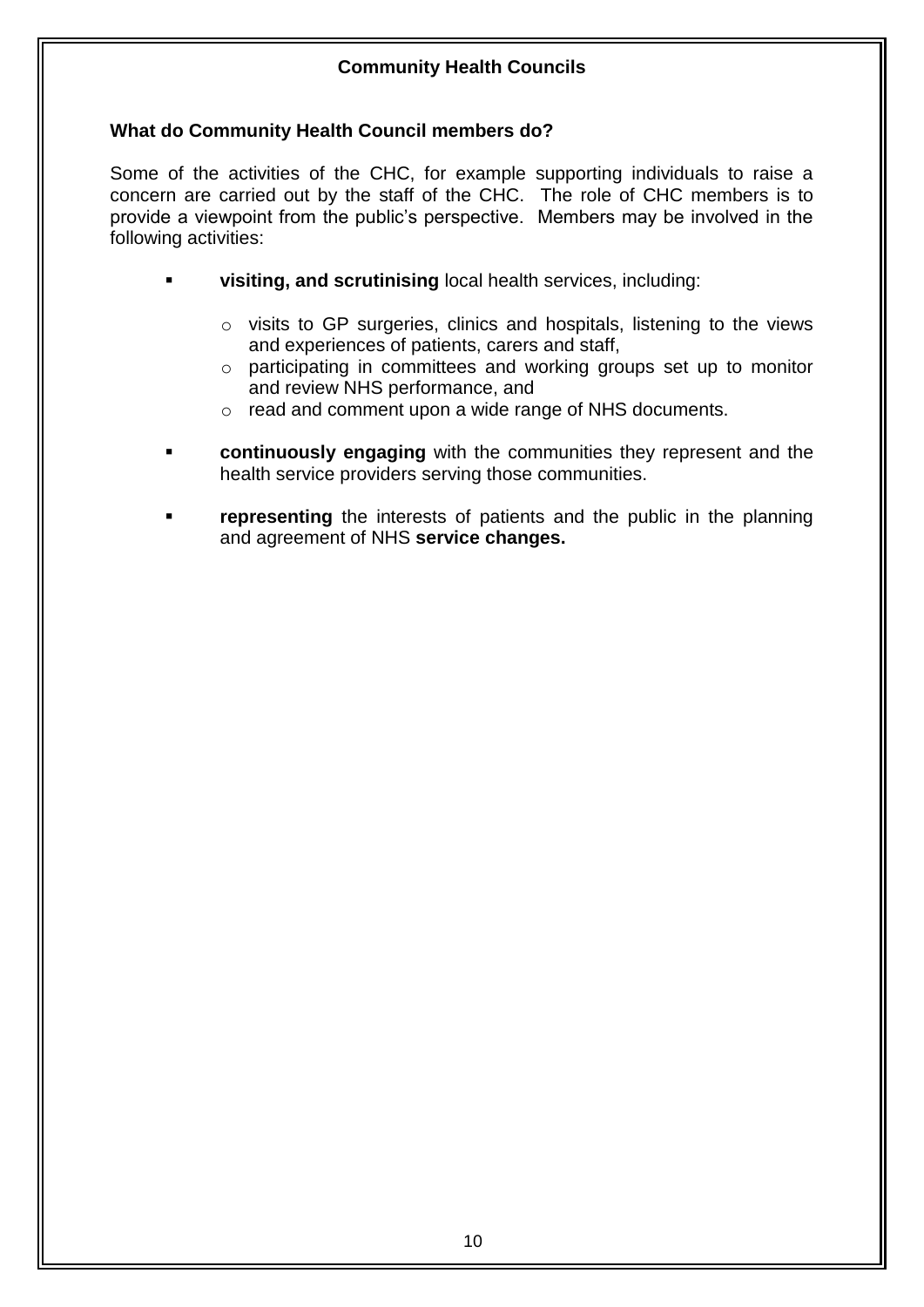#### **Annex C**

## **The selection process**

The interview panel will assess candidates' personal statements to determine suitability for the role. Due to the Coronavirus pandemic, MS Teams or telephone call will hold all interviews virtually. The panel will rely only on the information provided in the statement to assess whether a person has the skills and experience required. Please ensure that you provide evidence to support how you meet all of the essential criteria.

The selection panel will be chaired by a Welsh Government Official and will also comprise of a chair/vice chair of the relevant local community health council and an independent Panel Member.

Your application may be "long-listed", subject to the volume of applications received, before it is passed to the shortlisting panel for consideration. You should be aware that in this situation, your application might not be considered in full by all of the panel.

We anticipate that during October, the panel will have decided who will be invited for interview.

The panel will select for interview only the strongest applicants who it feels have demonstrated that they best meet the criteria set out in the person specification. However, if you have applied under the guaranteed interview scheme and you meet the minimum essential criteria for the post, then you will also be invited for interview.

If you are invited to interview and if the interview date is not already provided in this information pack, we will aim to provide you with as much notice as we can of the interview date. If you are unable to make the arranged interview date, we will endeavour to re-arrange it but it might not be possible due to time constraints within the appointment timetable or selection panel availability.

You will receive email communication from the Appoint system to let you know whether or not you have been invited to be interviewed. If invited to interview, the panel will question you about your skills and experience, asking specific questions to assess whether you meet the criteria set out for the post.

Candidates who the panel believe are 'appointable', will be recommended to Ministers who will make the final decision. The Minister may choose to meet with appointable candidates before making a decision. If he does, he will meet all candidates and in the presence of the panel chair or their nominated representative. There will be a time gap between interview and a final appointment decision being made. Candidates who have been interviewed will be kept informed of progress.

If you are successful, you will receive a letter appointing you as member of the community health council, which will confirm the terms on which the appointment is offered.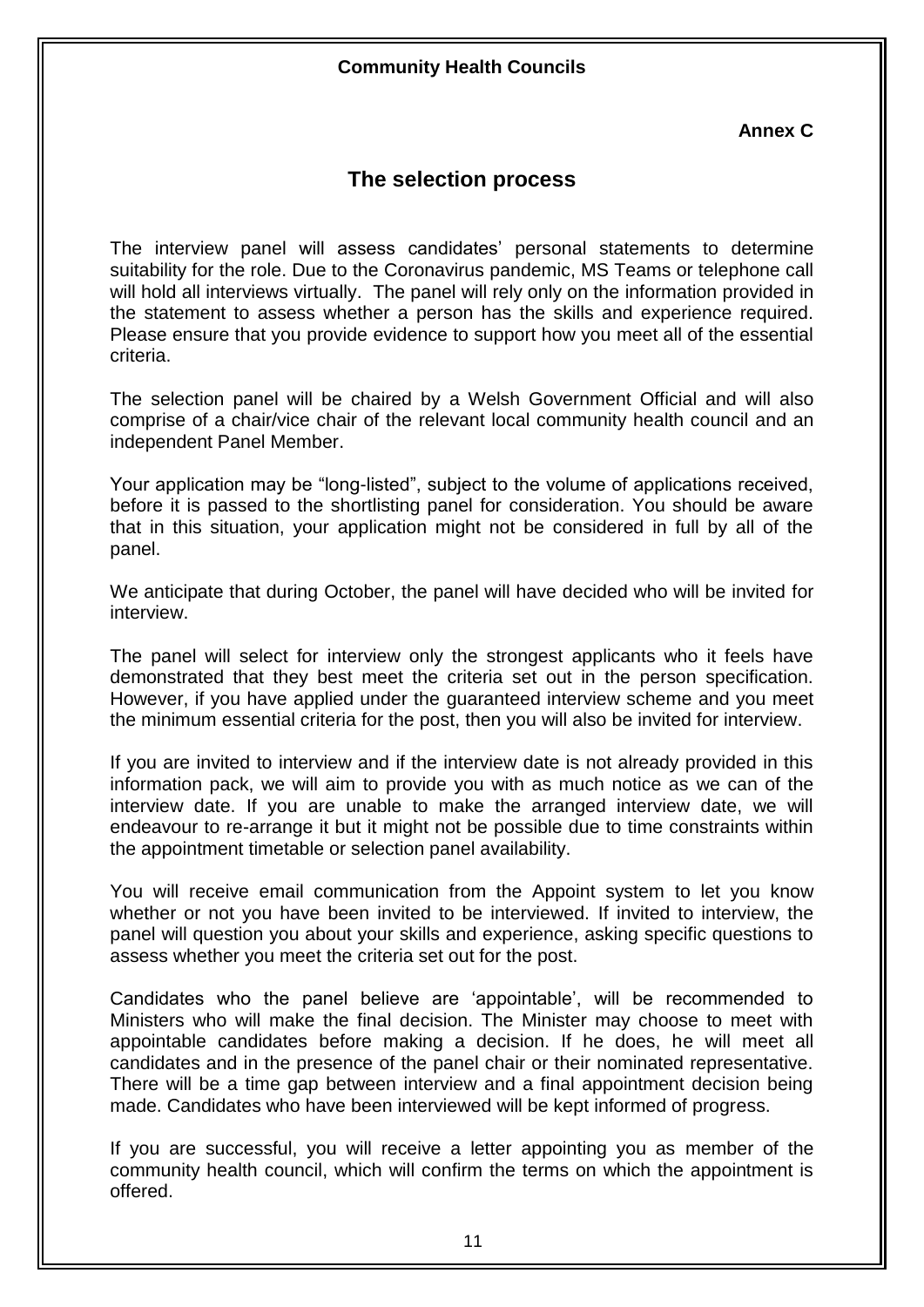If you are unsuccessful at interview, you will be notified by Welsh Government. We appreciate it takes a lot of time and effort to apply for roles and that feedback is a valuable part of the process. As a result, the letter will provide the details of who you may approach for feedback on your interview and application, if you so wish

#### **Queries**

For queries about your application, please contact [publicappointments@gov.wales.](mailto:publicappointments@gov.wales)

#### **If you are not completely satisfied**

Welsh Government will aim to process all applications as quickly as possible and to treat all applicants with courtesy. If you have any complaints about the way your application has been handled, please contact [publicappointments@gov.wales.](mailto:publicappointments@gov.wales)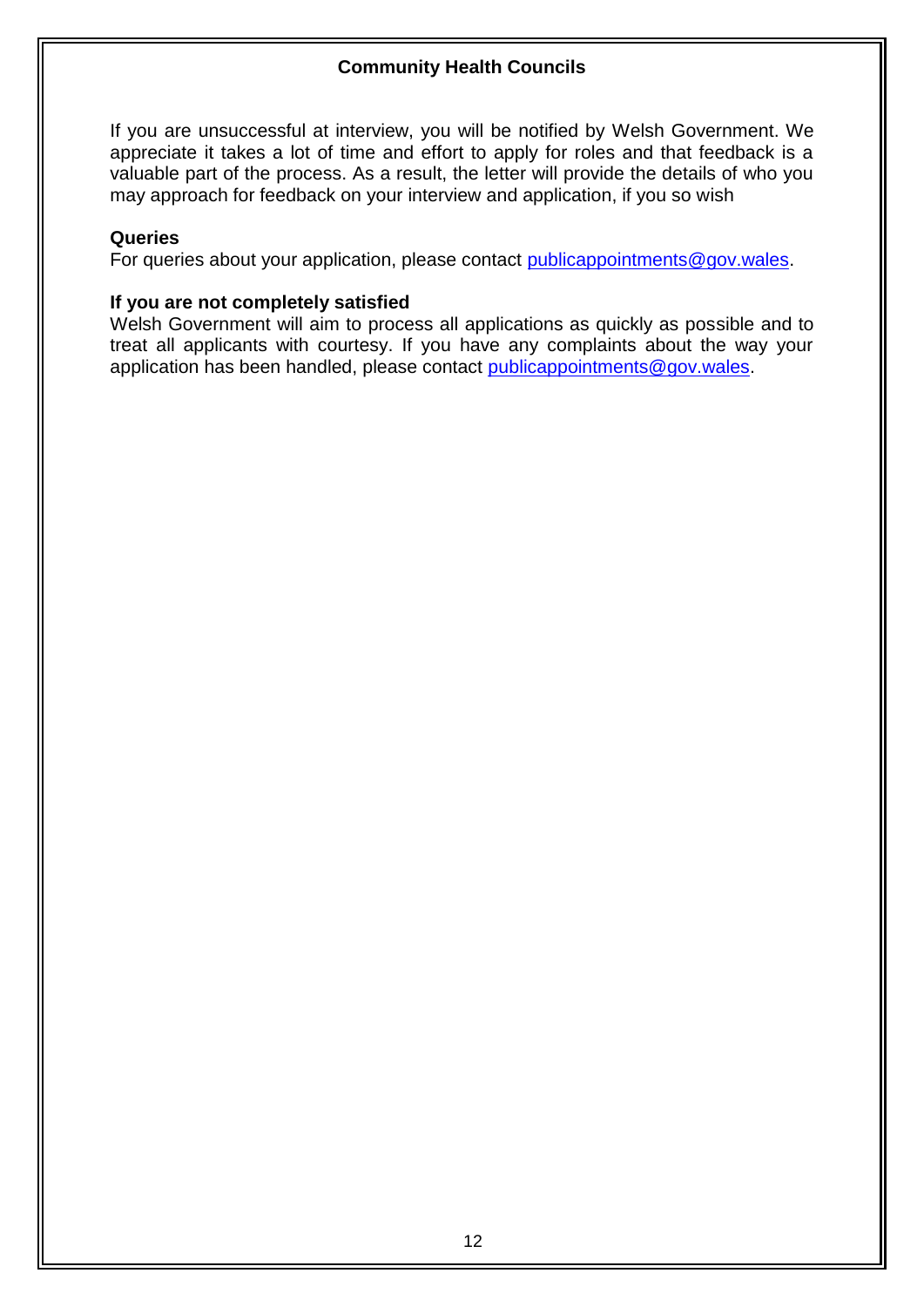#### **Annex D: Geographical CHC areas in Wales**

*There are seven CHC's in Wales, each one covering a distinct geographical area of Wales. These geographical areas are aligned with the seven Local Health Boards which are responsible for designing and delivering NHS services in that area (as below).*